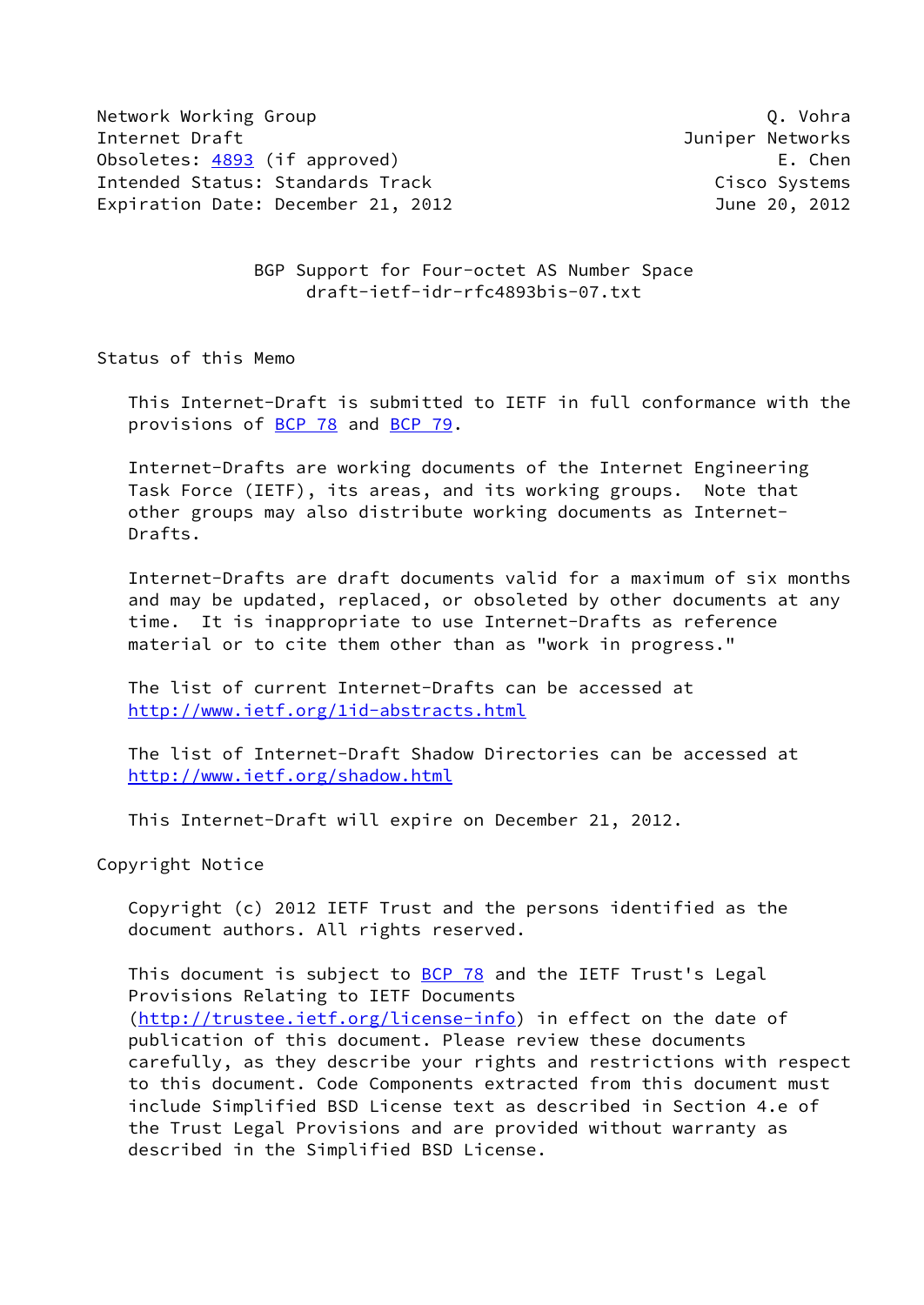| Internet Draft | draft-ietf-idr-rfc4893bis-07.txt | June 20, 2012 |  |
|----------------|----------------------------------|---------------|--|
|                |                                  |               |  |

## Abstract

 The Autonomous System number is encoded as a two-octet entity in the base BGP specification. This document describes extensions to BGP to carry the Autonomous System numbers as four-octet entities. This document obsoletes [RFC 4893.](https://datatracker.ietf.org/doc/pdf/rfc4893)

## <span id="page-1-0"></span>[1](#page-1-0). Introduction

In the base BGP specification [[RFC4271](https://datatracker.ietf.org/doc/pdf/rfc4271)] the Autonomous System (AS) number is encoded as a two-octet entity. To prepare for the anticipated exhaustion of the two-octet AS numbers, this document describes extensions to BGP to carry the AS numbers as four-octet entities.

 More specifically, this document defines a BGP capability, "support for four-octet AS number capability", to be used by a BGP speaker to indicate its support for the four-octet AS numbers. Two attributes, AS4\_PATH and AS4\_AGGREGATOR, are introduced that can be used to propagate four-octet based AS path information across BGP speakers that do not support the four-octet AS numbers. This document also specifies mechanisms for constructing the AS path information from the AS\_PATH attribute and the AS4\_PATH attribute.

 The extensions specified in this document allow a gradual transition from two-octet AS numbers to four-octet AS numbers.

This document obsoletes [RFC 4893](https://datatracker.ietf.org/doc/pdf/rfc4893), and a comparison with RFC 4893 is provided in [Appendix A.](#page-12-0)

## <span id="page-1-1"></span>[2](#page-1-1). Specification of Requirements

 The key words "MUST", "MUST NOT", "REQUIRED", "SHALL", "SHALL NOT", "SHOULD", "SHOULD NOT", "RECOMMENDED", "MAY", and "OPTIONAL" in this document are to be interpreted as described in [\[RFC2119](https://datatracker.ietf.org/doc/pdf/rfc2119)].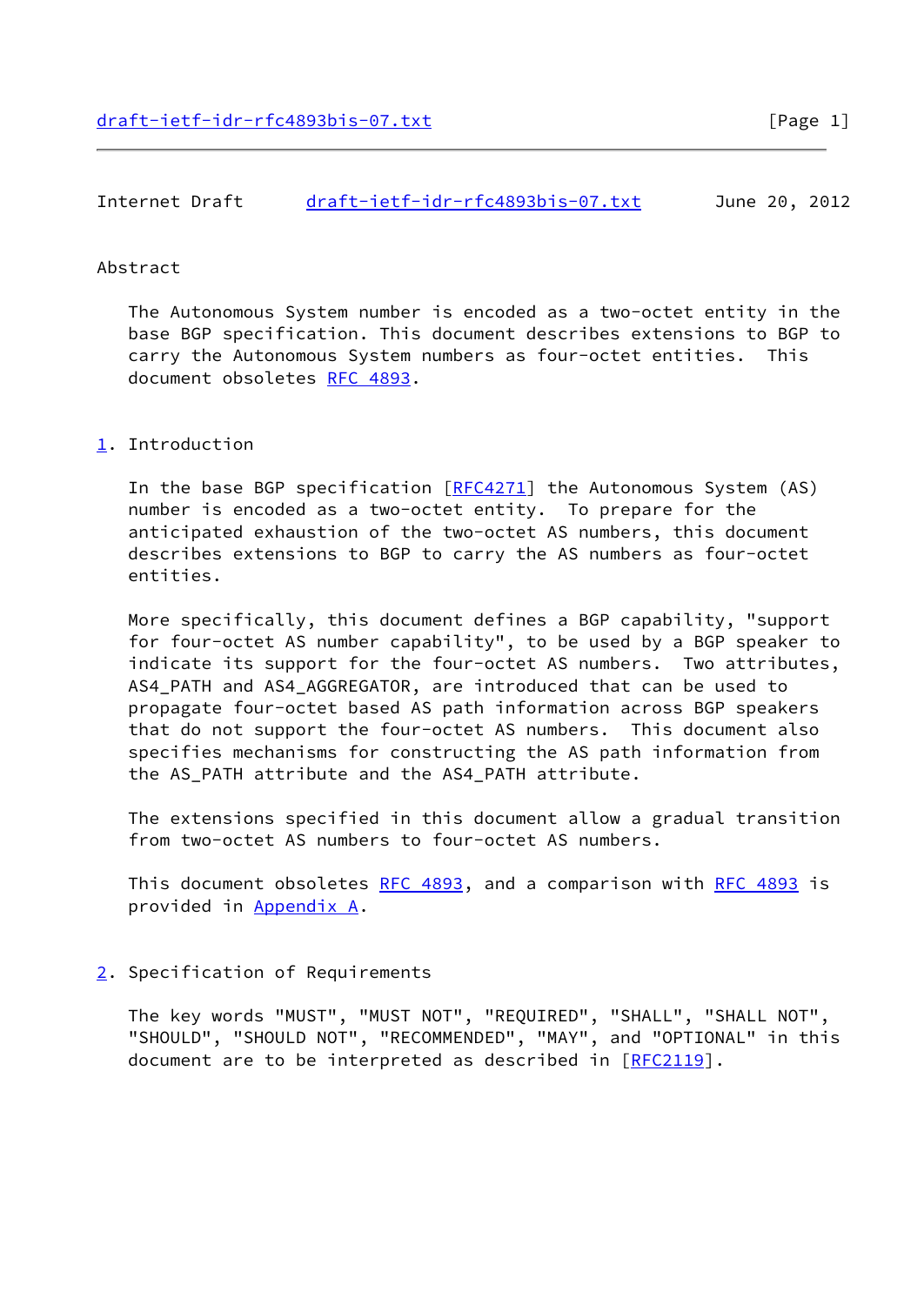[draft-ietf-idr-rfc4893bis-07.txt](https://datatracker.ietf.org/doc/pdf/draft-ietf-idr-rfc4893bis-07.txt) [Page 2]

#### Internet Draft [draft-ietf-idr-rfc4893bis-07.txt](https://datatracker.ietf.org/doc/pdf/draft-ietf-idr-rfc4893bis-07.txt) June 20, 2012

<span id="page-2-0"></span>[3](#page-2-0). Protocol Extensions

 For the purpose of this document we define a BGP speaker that does not support the new four-octet AS number extensions as an OLD BGP speaker, and a BGP speaker that supports the new four-octet AS number extensions as a NEW BGP speaker.

 BGP carries the AS numbers in the "My Autonomous System" field of the OPEN message, in the AS\_PATH attribute of the UPDATE message, and in the AGGREGATOR attribute of the UPDATE message. BGP also carries the AS numbers in the BGP Communities attribute.

A NEW BGP speaker uses BGP Capability Advertisements [\[RFC5492](https://datatracker.ietf.org/doc/pdf/rfc5492)] to advertise to its neighbors (either internal or external) that it supports four-octet AS number extensions, as specified in this document.

 The Capability that is used by a BGP speaker to convey to its BGP peer the four-octet Autonomous System number capability, also carries the AS number (encoded as a four-octet entity) of the speaker in the Capability Value field of the Capability Optional Parameter. The Capability Length field of the Capability is set to 4.

 The AS path information exchanged between NEW BGP speakers are carried in the existing AS\_PATH attribute, except that each AS number in the attribute is encoded as a four-octet entity (instead of a two octet entity). The same applies to the AGGREGATOR attribute - the same attribute is used between NEW BGP speakers, except that the AS number carried in the attribute is encoded as a four-octet entity.

The AS PATH attribute and the AGGREGATOR attribute carried between a NEW BGP speaker and an OLD BGP speaker will continue to contain two octet AS numbers.

 To preserve the AS path information with four-octet AS numbers across OLD BGP speakers, this document defines a new AS path attribute,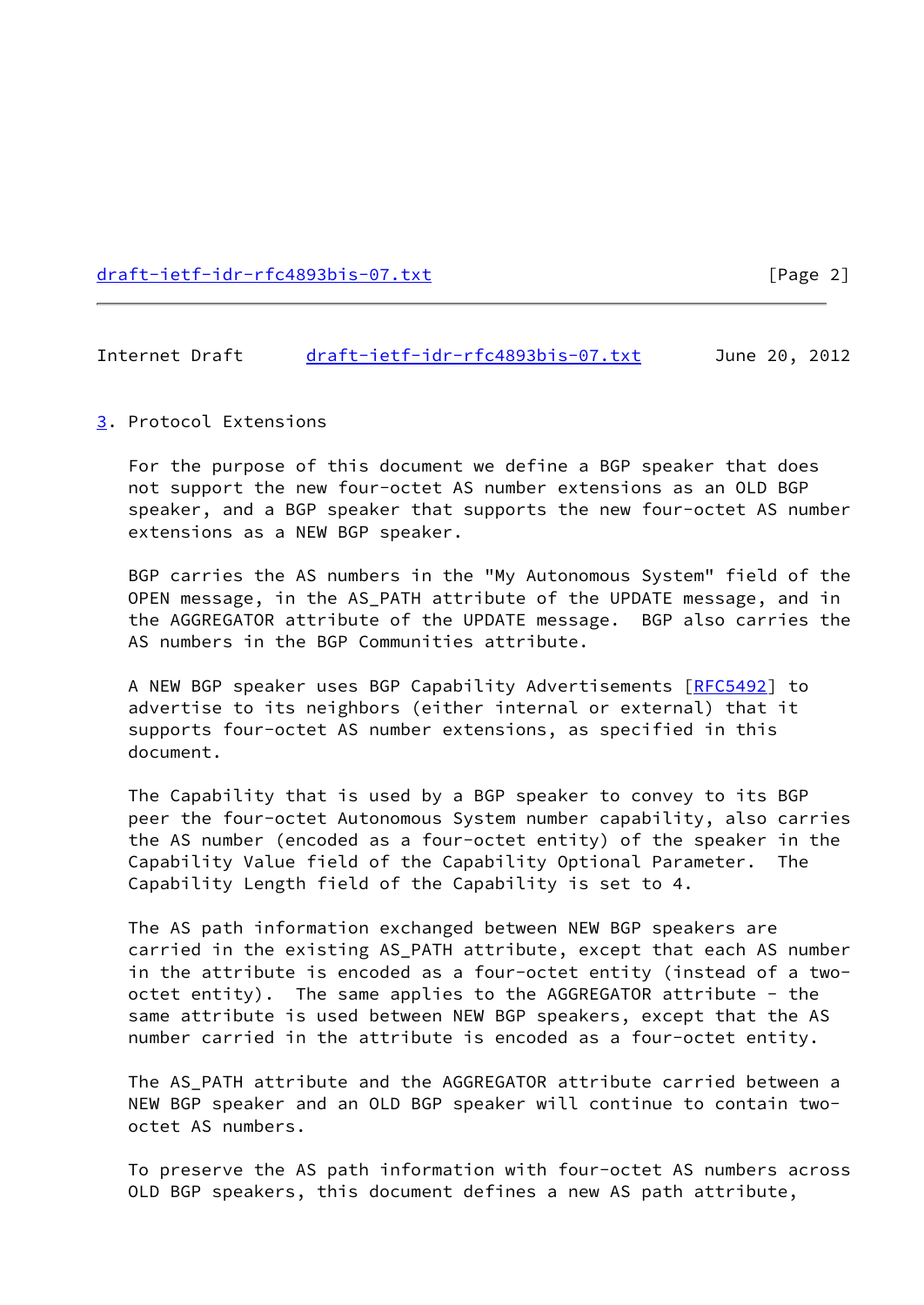called AS4\_PATH. This is an optional transitive attribute that contains the AS path encoded with four-octet AS numbers. The AS4 PATH attribute has the same semantics as the AS PATH attribute, except that it is optional transitive, and it carries four-octet AS numbers.

 To prevent the possible propagation of confederation path segments outside of a confederation, the path segment types AS\_CONFED\_SEQUENCE and AS\_CONFED\_SET [[RFC5065](https://datatracker.ietf.org/doc/pdf/rfc5065)] are declared invalid for the AS4\_PATH attribute, and MUST NOT be included in the AS4\_PATH attribute of an UPDATE message.

## [draft-ietf-idr-rfc4893bis-07.txt](https://datatracker.ietf.org/doc/pdf/draft-ietf-idr-rfc4893bis-07.txt) [Page 3]

Internet Draft [draft-ietf-idr-rfc4893bis-07.txt](https://datatracker.ietf.org/doc/pdf/draft-ietf-idr-rfc4893bis-07.txt) June 20, 2012

 Similarly, this document defines a new aggregator attribute called AS4\_AGGREGATOR, which is optional transitive. The AS4\_AGGREGATOR attribute has the same semantics as the AGGREGATOR attribute, except that it carries a four-octet AS number.

 Currently assigned two-octet AS numbers are converted into four-octet AS numbers by setting the two high-order octets of the four-octet field to zero. Such a four-octet AS number is said to be mappable to a two-octet AS number.

 To represent four-octet AS numbers (which are not mapped from two octets) as two-octet AS numbers in the AS path information encoded with two-octet AS numbers, this document reserves a two-octet AS number. We denote this special AS number as AS\_TRANS for ease of description in the rest of this specification. This AS number is also placed in the "My Autonomous System" field of the OPEN message originated by a NEW BGP speaker, if and only if the speaker does not have a (globally unique) two-octet AS number.

<span id="page-3-0"></span>[4](#page-3-0). Operations

## <span id="page-3-1"></span>[4.1](#page-3-1). Interaction Between NEW BGP Speakers

 A BGP speaker that supports four-octet AS numbers SHALL advertise this to its peers using the BGP Capability Advertisements. The AS number of the BGP speaker MUST be carried in the capability value field of the "support for four-octet AS number capability".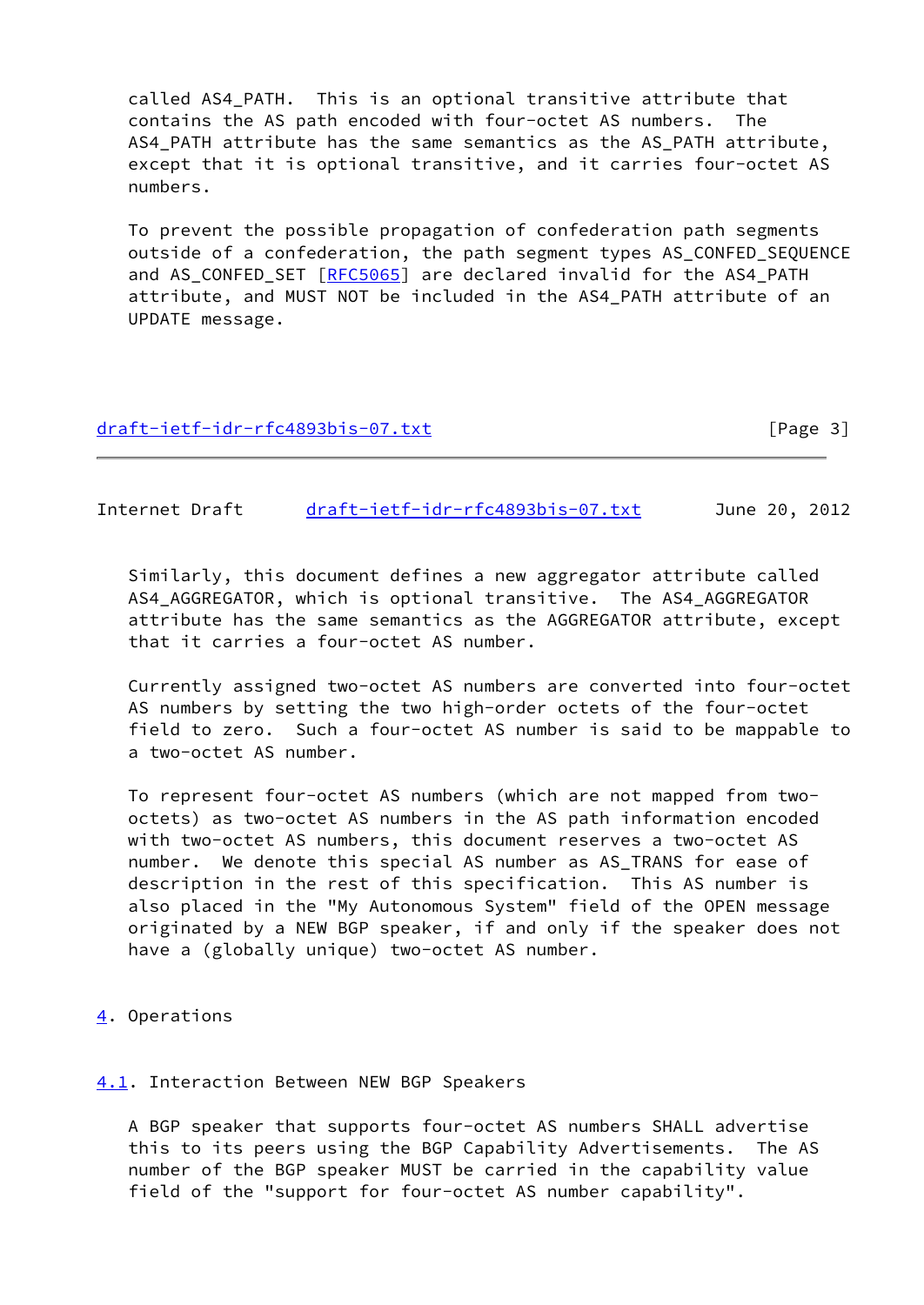When a NEW BGP speaker processes an OPEN message from another NEW BGP speaker, it MUST use the AS number encoded in the Capability Value field of the Capability in lieu of the "My Autonomous System" field of the OPEN message.

 A BGP speaker that advertises such capability to a particular peer, and receives from that peer the advertisement of such capability MUST encode AS numbers as four-octet entities in both the AS\_PATH and the AGGREGATOR attributes in the updates it sends to the peer, and MUST assume that these attributes in the updates received from the peer encode AS numbers as four-octet entities.

 The new attributes, AS4\_PATH and AS4\_AGGREGATOR MUST NOT be carried in an UPDATE message between NEW BGP speakers. A NEW BGP speaker that receives the AS4\_PATH attribute or the AS4\_AGGREGATOR attribute in an UPDATE message from another NEW BGP speaker MUST discard the path attribute and continue processing the UPDATE message.

## [draft-ietf-idr-rfc4893bis-07.txt](https://datatracker.ietf.org/doc/pdf/draft-ietf-idr-rfc4893bis-07.txt) [Page 4]

Internet Draft [draft-ietf-idr-rfc4893bis-07.txt](https://datatracker.ietf.org/doc/pdf/draft-ietf-idr-rfc4893bis-07.txt) June 20, 2012

<span id="page-4-0"></span>[4.2](#page-4-0). Interaction Between NEW and OLD BGP Speakers

## <span id="page-4-1"></span>[4.2.1](#page-4-1). BGP Peering

 Note that peering between a NEW BGP speaker and an OLD BGP speaker is possible only if the NEW BGP speaker has a two-octet AS number. However, this document does not assume that an Autonomous System with NEW speakers has to have a globally unique two-octet AS number -- AS\_TRANS MUST be used when the NEW speaker does not have a two-octet AS number (even if multiple Autonomous Systems would use it).

#### <span id="page-4-2"></span>[4.2.2](#page-4-2). Generating Updates

 When communicating with an OLD BGP speaker, a NEW speaker MUST send the AS path information in the AS\_PATH attribute encoded with two octet AS numbers. The NEW speaker MUST also send the AS path information in the AS4\_PATH attribute (encoded with four-octet AS numbers), except for the case where the entire AS path information is composed of two-octet mappable AS numbers only. In this case, the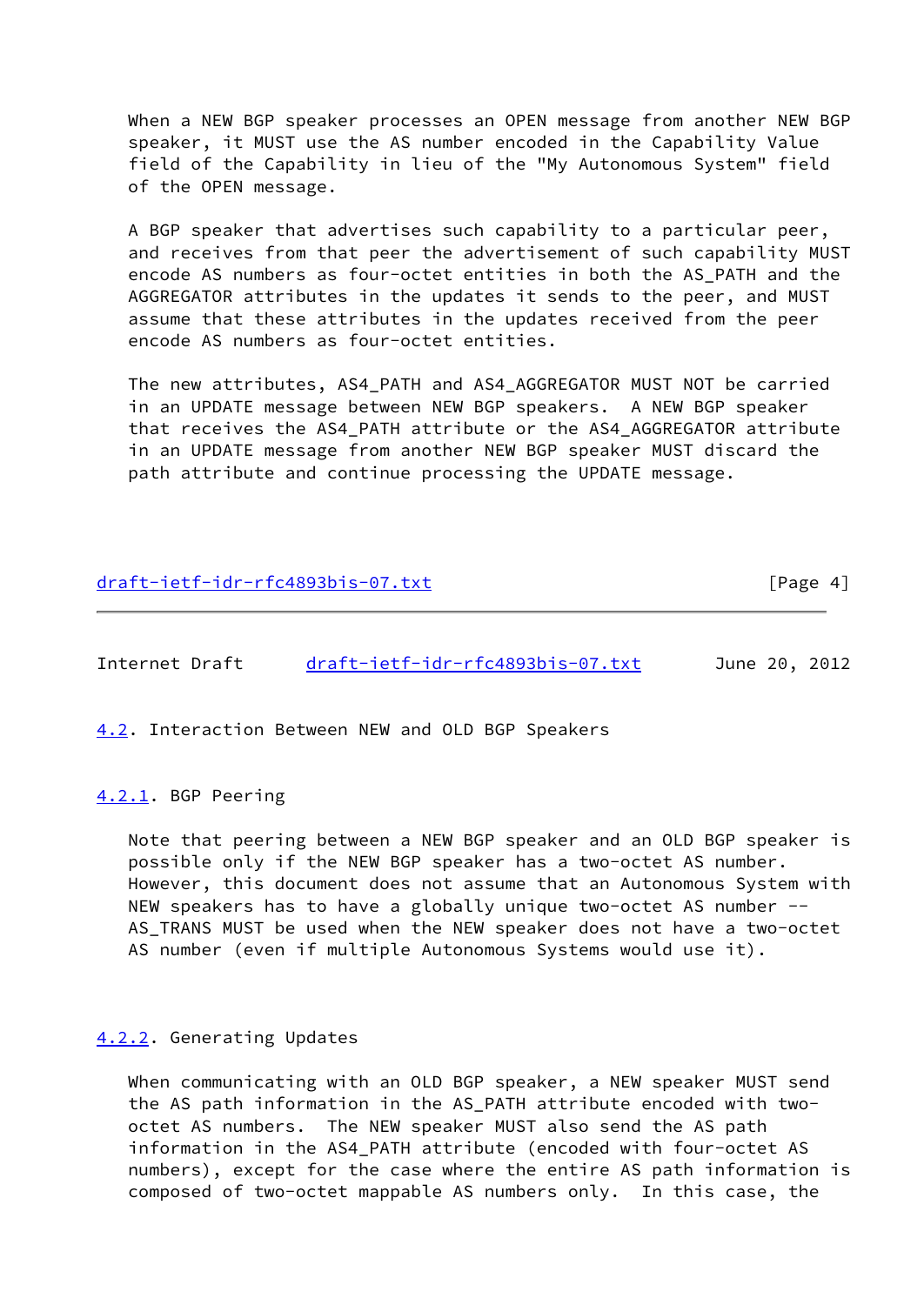NEW speaker MUST NOT send the AS4\_PATH attribute.

 In the AS\_PATH attribute encoded with two-octet AS numbers, non mappable four-octet AS numbers are represented by the well-known two octet AS number, AS\_TRANS. This will preserve the path length property of the AS path information and also help in updating the AS path information received on a NEW BGP speaker from an OLD speaker, as explained in the next section.

 The NEW speaker constructs the AS4\_PATH attribute from the AS path information. Whenever the AS path information contains the AS\_CONFED\_SEQUENCE or AS\_CONFED\_SET path segment, the NEW BGP speaker MUST exclude such path segments from the AS4\_PATH attribute being constructed.

The AS4 PATH attribute, being optional transitive, will be carried across a series of OLD BGP speakers without modification and will help preserve the non-mappable four-octet AS numbers in the AS path information.

 Similarly, if the NEW speaker has to send the AGGREGATOR attribute, and if the aggregating Autonomous System's AS number is a non mappable four-octet AS number, then the speaker MUST use the AS4\_AGGREGATOR attribute, and set the AS number field in the existing AGGREGATOR attribute to the reserved AS number, AS\_TRANS. Note that if the AS number is two-octets mappable, then the AS4\_AGGREGATOR

| draft-ietf-idr-rfc4893bis-07.txt | [Page 5] |
|----------------------------------|----------|
|                                  |          |

Internet Draft [draft-ietf-idr-rfc4893bis-07.txt](https://datatracker.ietf.org/doc/pdf/draft-ietf-idr-rfc4893bis-07.txt) June 20, 2012

attribute MUST NOT be sent.

<span id="page-5-0"></span>[4.2.3](#page-5-0). Processing Received Updates

 When a NEW BGP speaker receives an update from an OLD BGP speaker, it MUST be prepared to receive the AS4\_PATH attribute along with the existing AS\_PATH attribute. If the AS4\_PATH attribute is also received, both the attributes will be used to construct the exact AS path information, and therefore the information carried by both the attributes will be considered for AS path loop detection.

 Note that a route may have traversed a series of autonomous systems with two-octet AS numbers and OLD BGP speakers only. In that case, if the route carries the AS4\_PATH attribute, this attribute would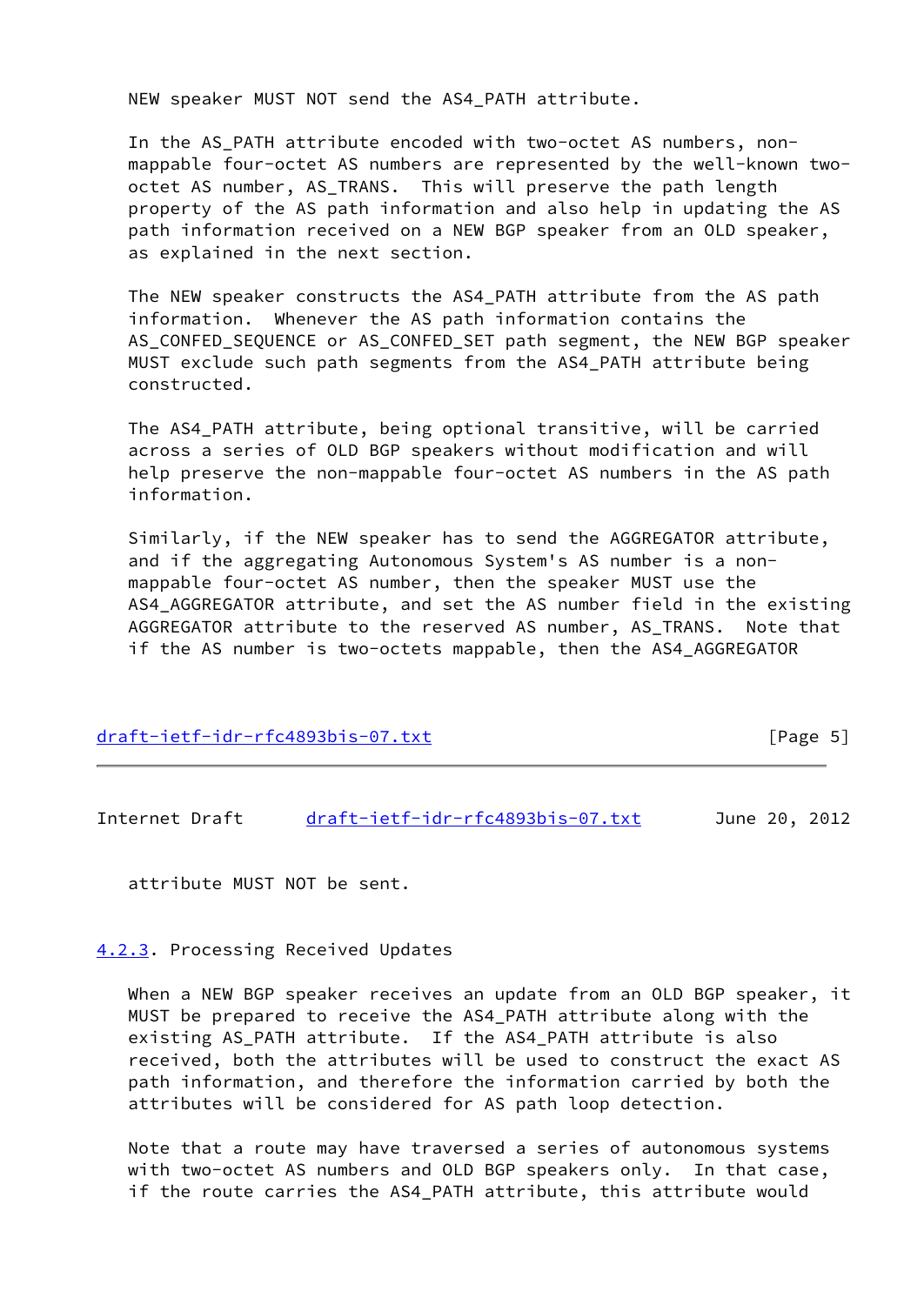have remained unmodified since the route left the last NEW BGP speaker. The trailing AS path information (representing autonomous systems with two-octet AS numbers and OLD BGP speakers only) is contained only in the current AS\_PATH attribute (encoded in the leading part of the AS\_PATH attribute).

 Under certain conditions, it may not be possible to reconstruct the entire AS path information from the AS\_PATH and the AS4\_PATH attributes of a route. This occurs, for example, when two or more routes that carry the AS4\_PATH attribute are aggregated by an OLD BGP speaker, and the AS4\_PATH attribute of at least one of these routes carries at least one four-octet AS number (as opposed to a two-octet AS number that is encoded in 4 octets). Depending on the implementation, either the AS4\_PATH attribute would be lost during route aggregation, or both the AS\_PATH attribute and the AS4\_PATH attribute would contain valid, partial information that cannot be combined seamlessly, resulting in incomplete AS path information in these cases.

 A NEW BGP speaker MUST also be prepared to receive the AS4\_AGGREGATOR attribute along with the AGGREGATOR attribute from an OLD BGP speaker. When both the attributes are received, if the AS number in the AGGREGATOR attribute is not AS\_TRANS, then:

- the AS4\_AGGREGATOR attribute and the AS4\_PATH attribute SHALL be ignored,
- the AGGREGATOR attribute SHALL be taken as the information about the aggregating node, and
- the AS\_PATH attribute SHALL be taken as the AS path information.

## [draft-ietf-idr-rfc4893bis-07.txt](https://datatracker.ietf.org/doc/pdf/draft-ietf-idr-rfc4893bis-07.txt) [Page 6]

Internet Draft [draft-ietf-idr-rfc4893bis-07.txt](https://datatracker.ietf.org/doc/pdf/draft-ietf-idr-rfc4893bis-07.txt) June 20, 2012

Otherwise,

- the AGGREGATOR attribute SHALL be ignored,
- the AS4 AGGREGATOR attribute SHALL be taken as the information about the aggregating node, and
- the AS path information would need to be constructed, as in all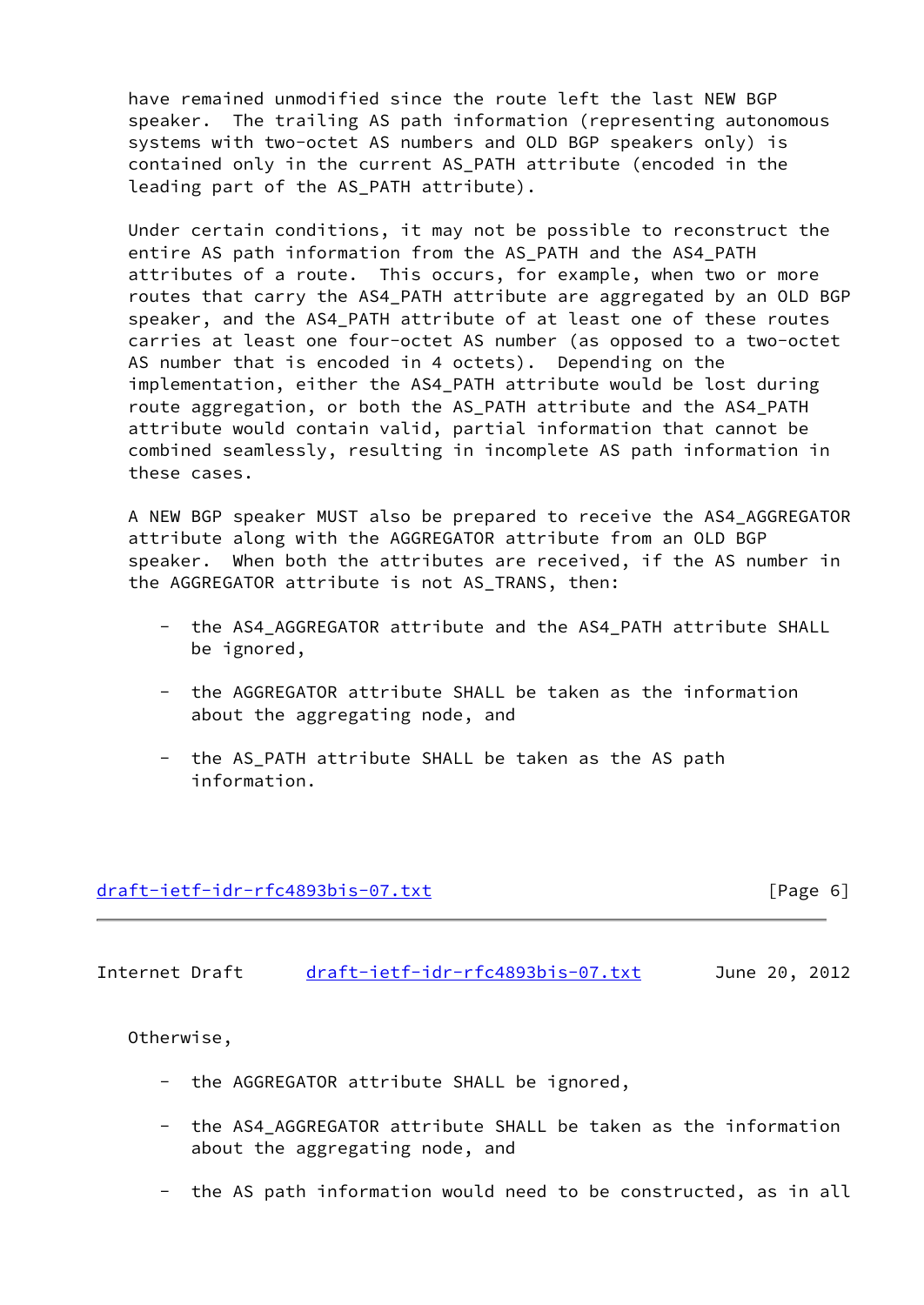other cases.

 In order to construct the AS path information, it is necessary to first calculate the number of AS numbers in the AS\_PATH and AS4\_PATH attributes using the method specified in **Section [9.1.2.2 \[RFC4271\]](https://datatracker.ietf.org/doc/pdf/rfc4271#section-9.1.2.2)** and [\[RFC5065](https://datatracker.ietf.org/doc/pdf/rfc5065)] for route selection.

 If the number of AS numbers in the AS\_PATH attribute is less than the number of AS numbers in the AS4\_PATH attribute, then the AS4\_PATH attribute SHALL be ignored, and the AS\_PATH attribute SHALL be taken as the AS path information.

 If the number of AS numbers in the AS\_PATH attribute is larger than or equal to the number of AS numbers in the AS4\_PATH attribute, then the AS path information SHALL be constructed by taking as many AS numbers and path segments as necessary from the leading part of the AS\_PATH attribute, and then prepending them to the AS4\_PATH attribute so that the AS path information has an identical number of AS numbers as the AS PATH attribute. Note that a valid AS CONFED SEQUENCE or AS\_CONFED\_SET path segment SHALL be prepended if it is either the leading path segment or adjacent to a path segment that is prepended.

<span id="page-7-0"></span>[5](#page-7-0). Handling BGP Communities

As specified in [\[RFC1997](https://datatracker.ietf.org/doc/pdf/rfc1997)], when the high-order two-octets of the community attribute is neither 0x0000 nor 0xffff, these two octets encode the AS number. Quite clearly this would not work for a NEW BGP speaker with a non-mappable four-octet AS number. Such BGP speakers should use the four-octet AS Specific Extended Communities [\[RFC5668](https://datatracker.ietf.org/doc/pdf/rfc5668)] instead.

[draft-ietf-idr-rfc4893bis-07.txt](https://datatracker.ietf.org/doc/pdf/draft-ietf-idr-rfc4893bis-07.txt) [Page 7]

Internet Draft [draft-ietf-idr-rfc4893bis-07.txt](https://datatracker.ietf.org/doc/pdf/draft-ietf-idr-rfc4893bis-07.txt) June 20, 2012

<span id="page-7-1"></span>[6](#page-7-1). Error Handling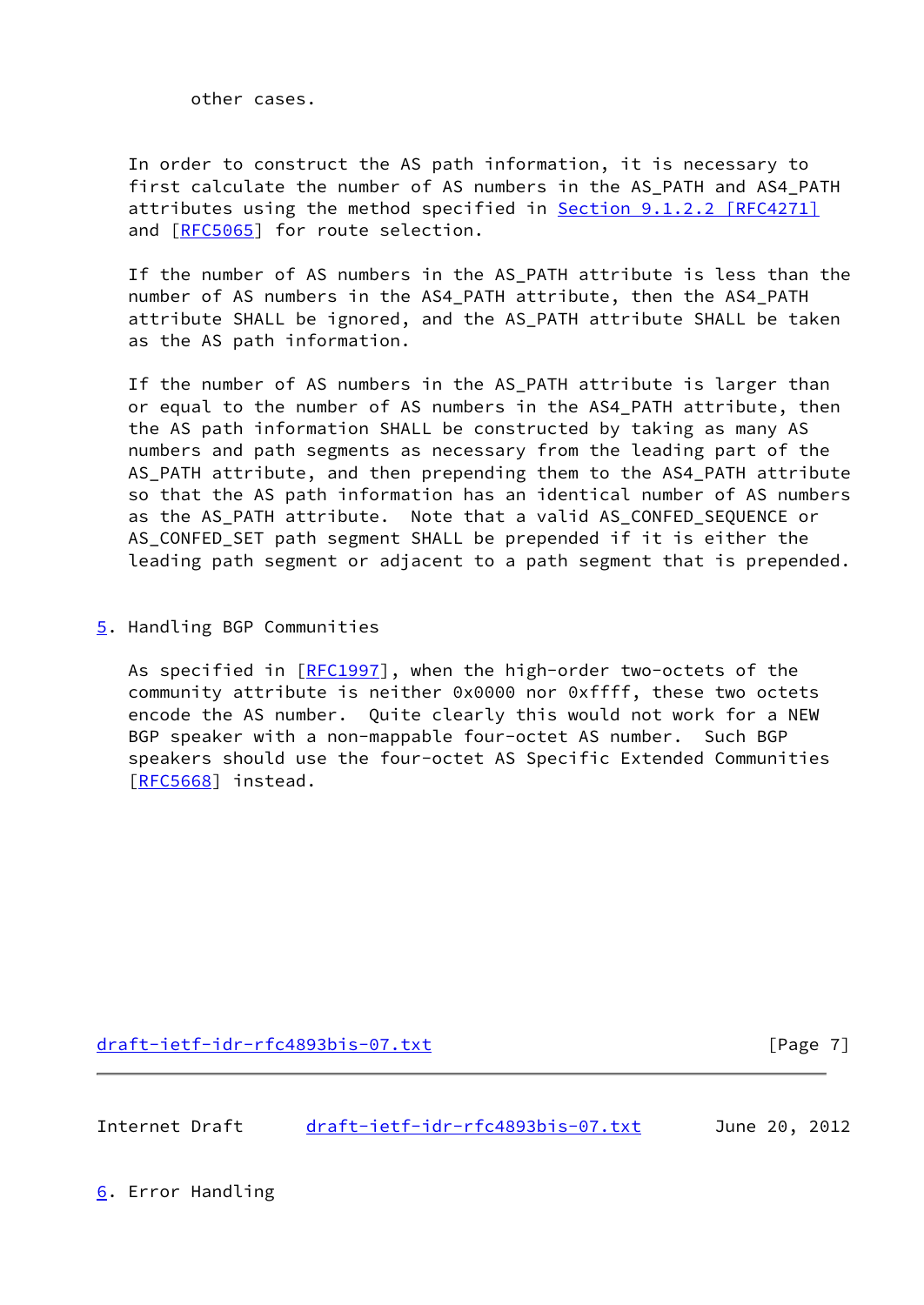This section provides an update to [RFC 4271 \[RFC4271](https://datatracker.ietf.org/doc/pdf/rfc4271)] with respect to the error conditions noted here and their handling.

 Given that the two-octet AS numbers dominate during the transition, and are carried in the AS PATH attribute by an OLD BGP speaker, in this document the "attribute discard" approach is chosen to handle a malformed AS4\_PATH attribute.

 Similarly, as the AS4\_AGGREGATOR is just informational, the "attribute discard" approach is chosen to handle a malformed AS4 AGGREGATOR attribute.

The AS4 PATH attribute and AS4 AGGREGATOR attribute MUST NOT be carried in an UPDATE message between NEW BGP speakers. A NEW BGP speaker that receives the AS4 PATH attribute or the AS4 AGGREGATOR attribute in an UPDATE message from another NEW BGP speaker MUST discard the path attribute and continue processing the UPDATE message. This case SHOULD be logged locally for analysis.

 In addition, the path segment types AS\_CONFED\_SEQUENCE and AS\_CONFED\_SET [[RFC5065](https://datatracker.ietf.org/doc/pdf/rfc5065)] MUST NOT be carried in the AS4\_PATH attribute of an UPDATE message. A NEW BGP speaker that receives these path segment types in the AS4\_PATH attribute of an UPDATE message from an OLD BGP speaker MUST discard these path segments, adjust the relevant attribute fields accordingly, and continue processing the UPDATE message. This case SHOULD be logged locally for analysis.

 The AS4\_PATH attribute in an UPDATE message SHALL be considered malformed under the following conditions:

- the attribute length is not a multiple of two, or is too small (i.e., less than 6) for the attribute to carry at least one AS number, or
- the path segment length in the attribute is either zero, or is inconsistent with the attribute length, or
- the path segment type in the attribute is not one of the types defined: AS\_SEQUENCE, AS\_SET, AS\_CONFED\_SEQUENCE and AS\_CONFED\_SET.

 A NEW BGP speaker that receives a malformed AS4\_PATH attribute in an UPDATE message from an OLD BGP speaker MUST discard the attribute, and continue processing the UPDATE message. The error SHOULD be logged locally for analysis.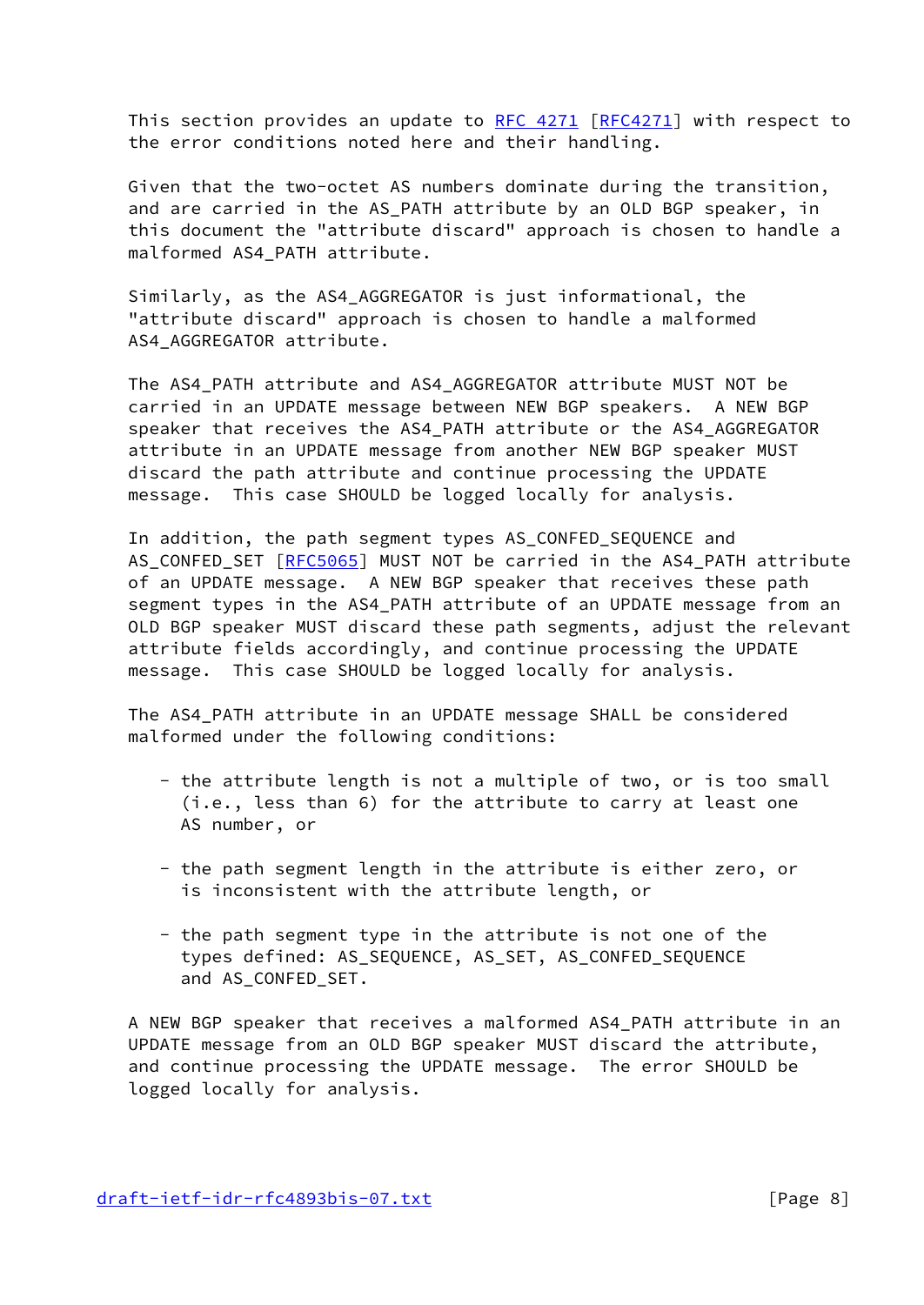## Internet Draft [draft-ietf-idr-rfc4893bis-07.txt](https://datatracker.ietf.org/doc/pdf/draft-ietf-idr-rfc4893bis-07.txt) June 20, 2012

 The AS4\_AGGREGATOR attribute in an UPDATE message SHALL be considered malformed if the attribute length is not 8.

 A NEW BGP speaker that receives a malformed AS4\_AGGREGATOR attribute in an UPDATE message from an OLD BGP speaker MUST discard the attribute, and continue processing the UPDATE message. The error SHOULD be logged locally for analysis.

## <span id="page-9-0"></span>[7](#page-9-0). Transition

When an Autonomous System is using a two-octet AS number, then the BGP speakers within that Autonomous System MAY be upgraded to support the four-octet AS number extensions on a piecemeal basis. There is no requirement for a coordinated upgrade of the four-octet AS number capability in this case. However, if an Autonomous System wishes to use a four-octet AS number as its own AS number, then this document assumes that an Autonomous System can use a four-octet AS number only after all the BGP speakers within that Autonomous System have been upgraded to support four-octet AS numbers.

 A non-mappable four-octet AS number cannot be used as a "Member AS Number" of a BGP Confederation until all the BGP speakers within the Confederation have transitioned to support four-octet AS numbers.

 In an environment where an Autonomous System that has OLD BGP speakers peers with two or more Autonomous Systems that have NEW BGP speakers and use AS\_TRANS (rather than having a globally unique two octet mappable AS number), use of Multi-Exit Discriminators by the Autonomous System with the OLD speakers may result in a situation where Multi-Exit Discriminator will influence route selection among the routes that were received from different neighboring Autonomous Systems.

 Under certain conditions, it may not be possible to reconstruct the entire AS path information from the AS\_PATH and the AS4\_PATH attributes of a route. This occurs when two or more routes that carry the AS4\_PATH attribute are aggregated by an OLD BGP speaker, and the AS4\_PATH attribute of at least one of these routes carries at least one four-octet AS number (as opposed to a two-octet AS number that is encoded in 4 octets). When such aggregation results in creating a route that is less specific than any of the component routes (route whose Network Layer Reachability Information (NLRI) covers NLRI of all the component routes), loss of the AS path information does not create a risk of a routing loop. In all other cases, loss of the AS path information does create a risk of a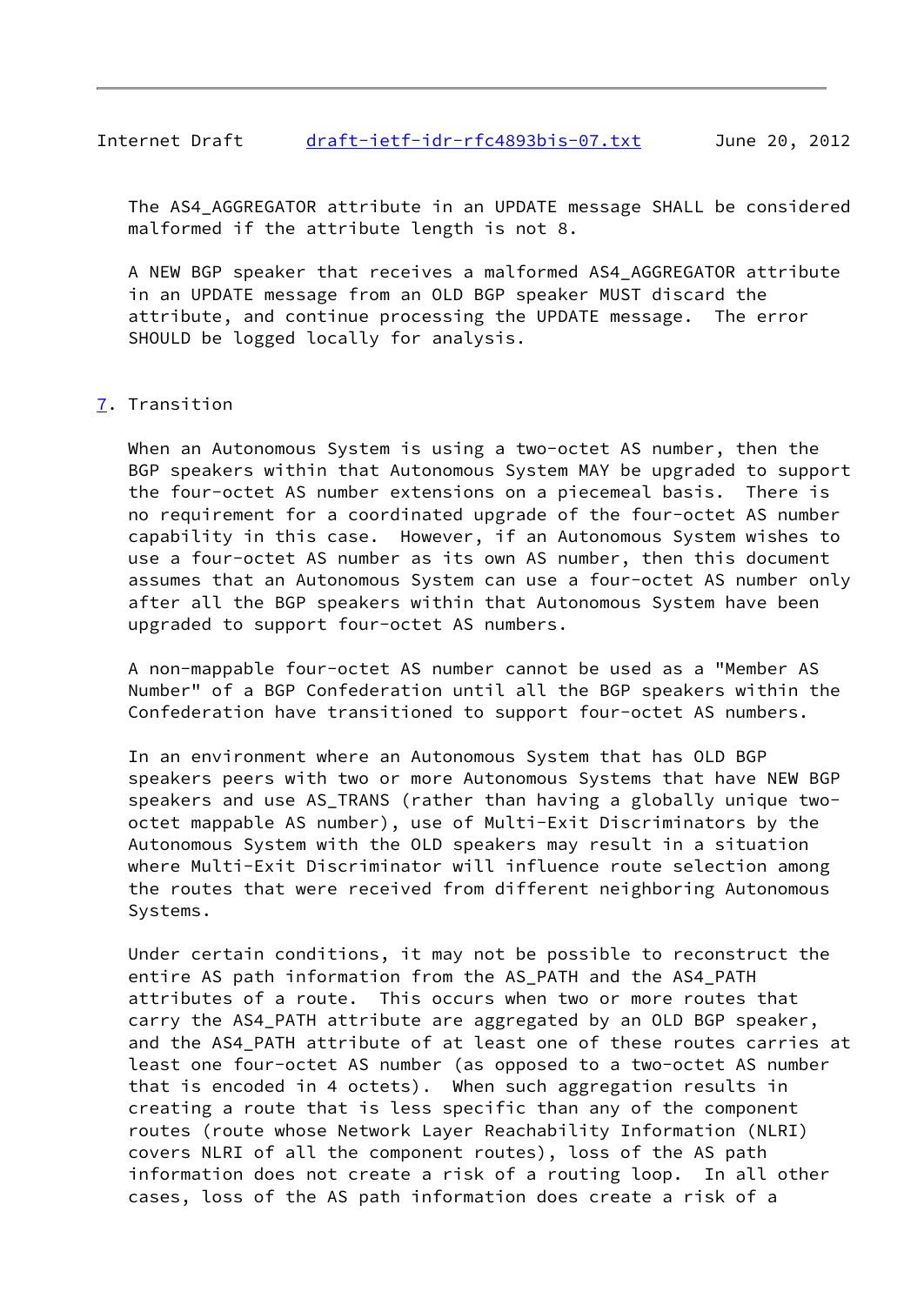## [draft-ietf-idr-rfc4893bis-07.txt](https://datatracker.ietf.org/doc/pdf/draft-ietf-idr-rfc4893bis-07.txt) [Page 9]

## Internet Draft [draft-ietf-idr-rfc4893bis-07.txt](https://datatracker.ietf.org/doc/pdf/draft-ietf-idr-rfc4893bis-07.txt) June 20, 2012

## <span id="page-10-0"></span>[8](#page-10-0). IANA Considerations

 [Remove this paragraph before publication: IANA should update the reference for the "32-bit Autonomous System Numbers" sub-registry to cite this document once an RFC number has been assigned to it, replacing the citation of [RFC 4893](https://datatracker.ietf.org/doc/pdf/rfc4893).]

This document expands the pool for AS numbers from  $0 - 65535$  to  $0 - 1$  4294967295. The AS numbers are managed by the IANA "Autonomous System Numbers" registry. Other than expanding the AS number pool, this document does not propose any modifications to the existing policies and procedures pertaining to the AS number allocation.

 This document uses a BGP Capability code to indicate that a BGP speaker supports the four-octet AS numbers. The Capability Code 65 has been assigned by IANA per [[RFC5492](https://datatracker.ietf.org/doc/pdf/rfc5492)].

 In addition, this document introduces two BGP optional transitive attributes, and their type codes have been assigned by the IANA. The first one is the AS4\_PATH attribute, value 17, which preserves the AS path information with four-octet AS numbers across old BGP speakers. The second one is the AS4\_AGGREGATOR attribute, value 18, which is similar in use to the current AGGREGATOR attribute, but it carries a four-octet AS number.

 Finally, this document introduces a reserved two-octet AS number -- AS\_TRANS. The AS number 23456 has been assigned by the IANA for AS\_TRANS.

## <span id="page-10-1"></span>[9](#page-10-1). Security Considerations

 This extension to BGP does not change the underlying security issues inherent in the existing BGP, except for the following:

 The inconsistency between the AS\_PATH attribute and the AS4\_PATH attribute can create loss of the AS path information, and potential routing loops in certain cases as discussed in the document. This could be exploited by an attacker.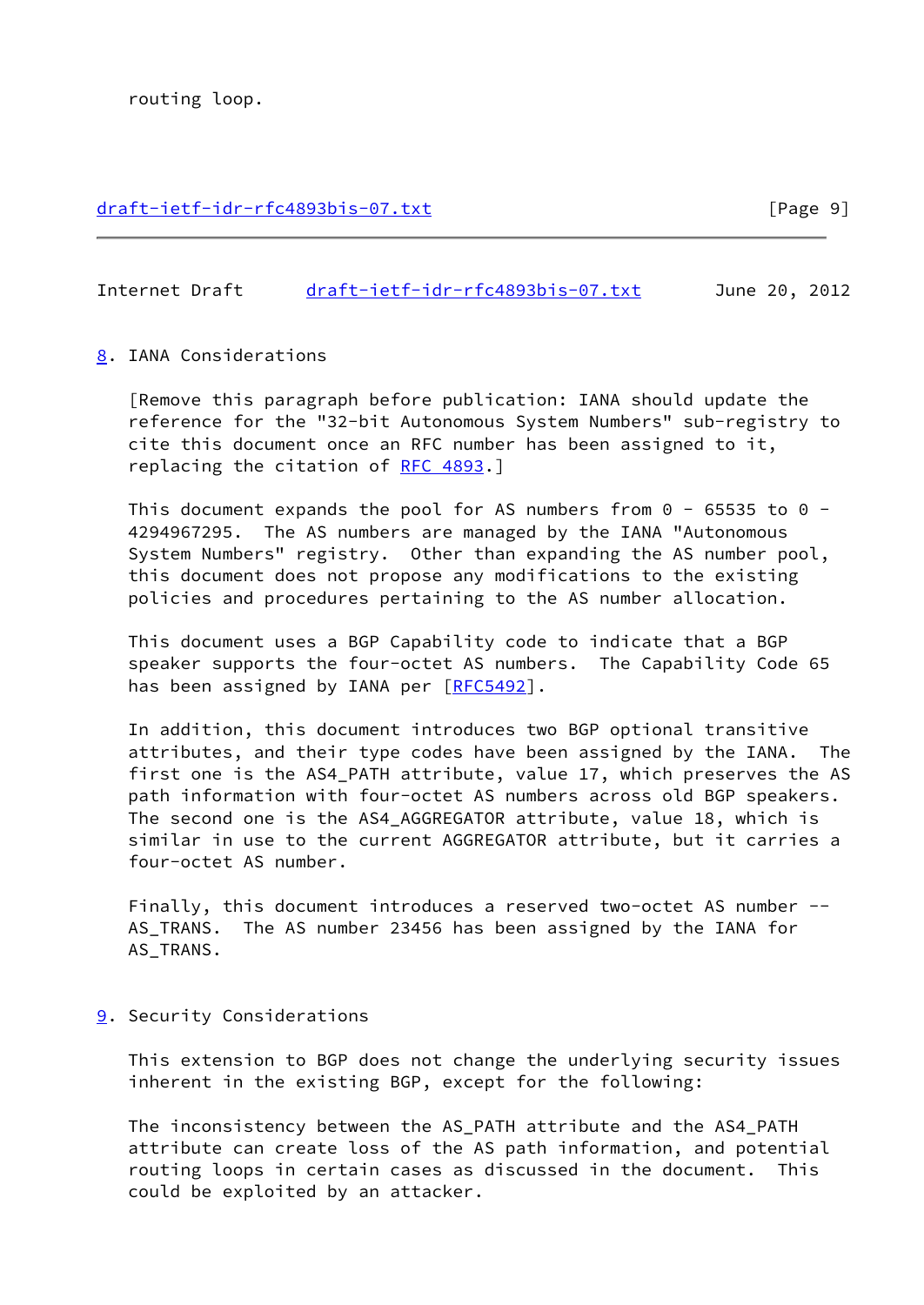It is a misconfiguration to assign a non-mappable four-octet AS number as the "Member AS Number" in a BGP confederation before all the BGP speakers within the confederation have transitioned to support four-octet AS numbers. Such a misconfiguration would weaken the AS path loop detection within a confederation.

[draft-ietf-idr-rfc4893bis-07.txt](https://datatracker.ietf.org/doc/pdf/draft-ietf-idr-rfc4893bis-07.txt) [Page 10]

# Internet Draft [draft-ietf-idr-rfc4893bis-07.txt](https://datatracker.ietf.org/doc/pdf/draft-ietf-idr-rfc4893bis-07.txt) June 20, 2012

<span id="page-11-0"></span>[10.](#page-11-0) Acknowledgments

 The authors would like to thank Yakov Rekhter, Chaitanya Kodeboyina, and Jeffrey Haas for the numerous discussions that went into the making of this document.

 The authors would also like to thank members of the IDR Working Group for their review and comments.

- <span id="page-11-1"></span>[11.](#page-11-1) Normative References
	- [RFC4271] Rekhter, Y., Ed., Li, T., Ed., and S. Hares, Ed., "A Border Gateway Protocol 4 (BGP-4)", [RFC 4271](https://datatracker.ietf.org/doc/pdf/rfc4271), January 2006.
	- [RFC1997] Chandra, R., Traina, P., and T. Li, "BGP Communities Attribute", [RFC 1997](https://datatracker.ietf.org/doc/pdf/rfc1997), August 1996.
	- [RFC5492] Scudder, J. and R. Chandra, "Capabilities Advertisement with BGP-4",  $RFC 5492$ , February 2009.
	- [RFC5065] Traina, P., McPherson, D., and J. Scudder, "Autonomous System Confederations for BGP", [RFC 5065,](https://datatracker.ietf.org/doc/pdf/rfc5065) August 2007.
	- [RFC2119] Bradner, S., "Key words for use in RFCs to Indicate Requirement Levels", [BCP 14](https://datatracker.ietf.org/doc/pdf/bcp14), [RFC 2119](https://datatracker.ietf.org/doc/pdf/rfc2119), March 1997.
	- [RFC5668] Rekhter, Y., Ramachandra, S., and D. Tappan, "4-Octet AS Specific BGP Extended Community", [RFC 5668](https://datatracker.ietf.org/doc/pdf/rfc5668), October 2009.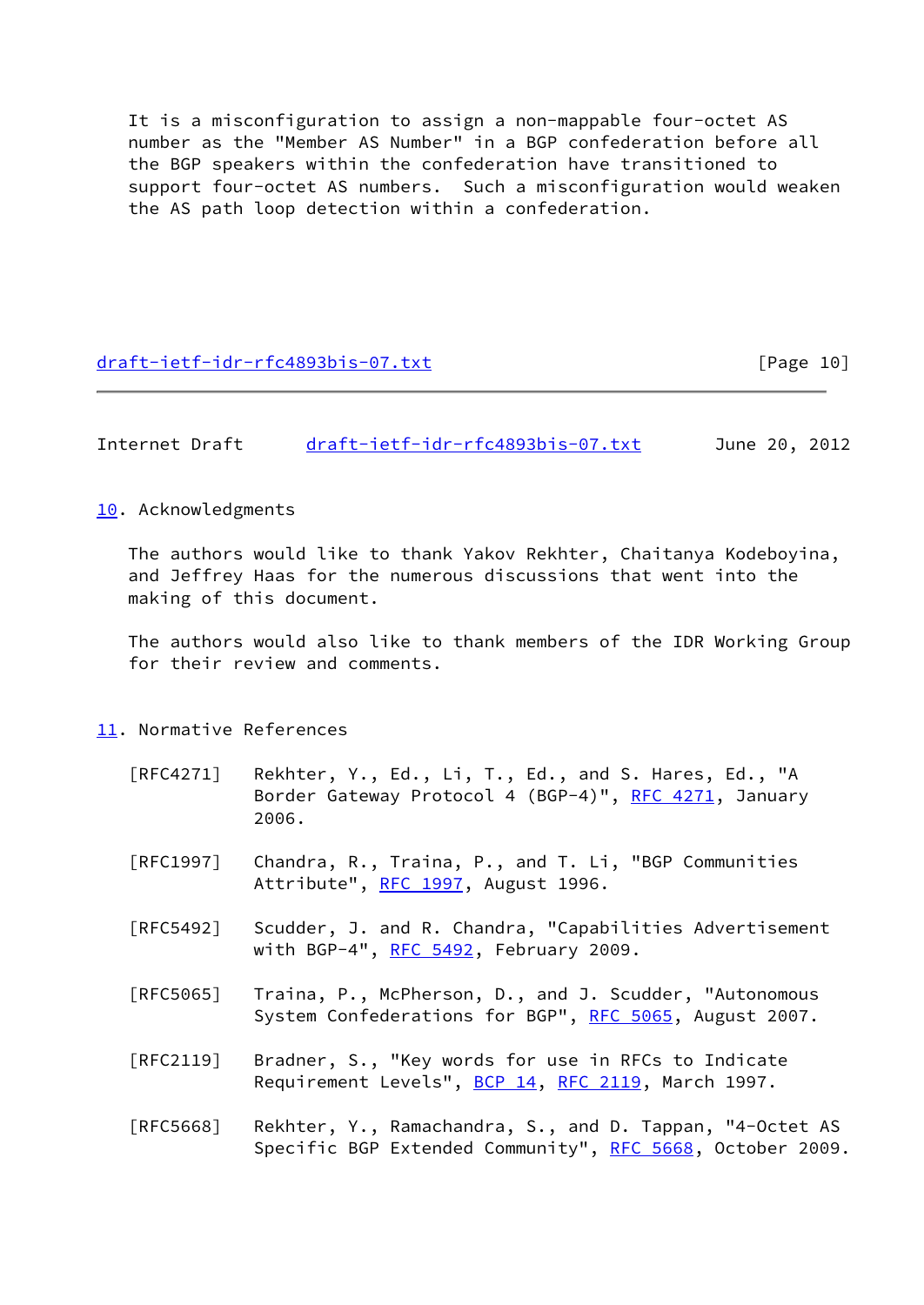## <span id="page-12-0"></span>[Appendix A.](#page-12-0) Comparison with [RFC 4893](https://datatracker.ietf.org/doc/pdf/rfc4893)

 This document includes several clarifications and editorial changes, and specifies the error handling for the new attributes.

[draft-ietf-idr-rfc4893bis-07.txt](https://datatracker.ietf.org/doc/pdf/draft-ietf-idr-rfc4893bis-07.txt) [Page 11]

Internet Draft [draft-ietf-idr-rfc4893bis-07.txt](https://datatracker.ietf.org/doc/pdf/draft-ietf-idr-rfc4893bis-07.txt) June 20, 2012

<span id="page-12-1"></span>[12.](#page-12-1) Authors' Addresses

 Quaizar Vohra Juniper Networks 1194 N. Mathilda Ave. Sunnyvale, CA 94089 USA

EMail: quaizar.vohra@gmail.com

 Enke Chen Cisco Systems, Inc. 170 W. Tasman Dr. San Jose, CA 95134 USA

EMail: enkechen@cisco.com